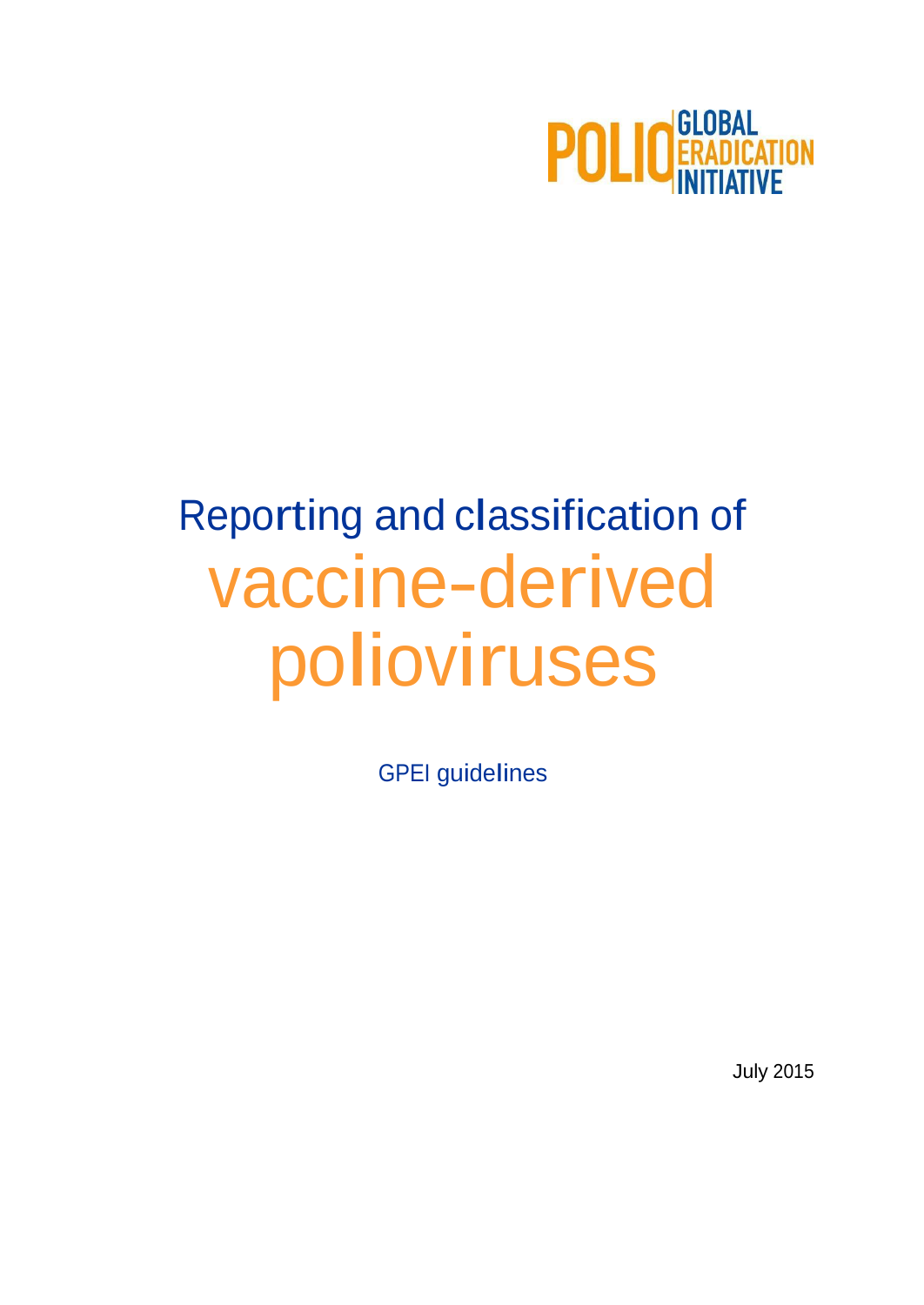#### **1 Importance of sensitive and timely surveillance for VDPVs**

With continued progress towards global interruption of wild poliovirus transmission, it is increasingly important to manage the risks associated with circulating vaccine-derived poliovirus (cVDPV) that can cause paralysis. Almost 500 children were paralyzed by cVDPV, largely type 2, in outbreaks reported during the last 10 years.

Wild poliovirus type 2 (WPV2) was last isolated in October 1999 in India and is thought to be eradicated. In 2014, persistent cVDPV2 strains circulated only in northern Nigeria and Pakistan and several persistent strains were likely interrupted in both countries during 2014.

The use of type 2 OPV, the source of cVDPV2, should be stopped as soon as possible. As part of the 'polio endgame', the GPEI Strategic Plan 2013-2018 calls for the cessation of OPV2 use as soon as this can be done with no or minimal risk. OPV2 will be stopped through a globally synchronized switch (also called OPV2 withdrawal) to replace trivalent OPV (tOPV) with bivalent OPV (bOPV, not containing OPV2) for routine vaccination in all OPV-using countries; as of mid-2015, this switch is scheduled for April 2016.

The SAGE (WHO's Scientific Advisory Group of Experts on Immunization) has determined that the interruption of all persistent transmission of cVDPV2 strains is a key precondition for the tOPVbOPV switch. Therefore, global surveillance for VDPVs during 2015 and beyond needs to be as sensitive, timely and complete as the surveillance for wild polioviruses.

Currently, VDPV isolates are being reported from laboratories of the Global Polio Lab Network (GPLN) to WHO Regional Offices and HQ. However, VDPV reporting does not follow the same procedures and pathways as reporting of wild polioviruses. Also, the criteria and processes used to classify VDPV isolates according to their programmatic importance, including the additional investigations needed in the field to support such classification (see below), are not sufficiently standardized.

It is urgent to improve the timeliness and completeness of VDPV reporting and classification.

#### **2 Definitions**

The following definitions have been developed, taking into consideration both virologic and epidemiological considerations; they should be used when referring to vaccine-derived polioviruses:

- a) *Vaccine-derived poliovirus (VDPV):* OPV virus strains that are > 1% divergent (or >= 10 nt changes, for types 1 and 3) or  $> 0.6\%$  divergent ( $>= 6$  NT changes, for type 2) from the corresponding OPV strain in the complete VP1 genomic region.
- b) *Circulating VDPV (cVDPV)*: VDPV isolates for which there is evidence of person-to-person transmission in the community. The following definition was used previously to classify a VDPV as 'circulating':

'*genetically linked VDPVs isolated from at least two AFP cases'*.

To improve the sensitivity of surveillance in detecting circulating VDPVs, the following new 'cVDPV' definition should now be used:

- '*genetically linked VDPVs, isolated:*
	- *i) from at least two individuals (not necessarily AFP cases), who are not household contacts,*
	- *ii) from one individual and one or more environmental surveillance (ES) samples, or*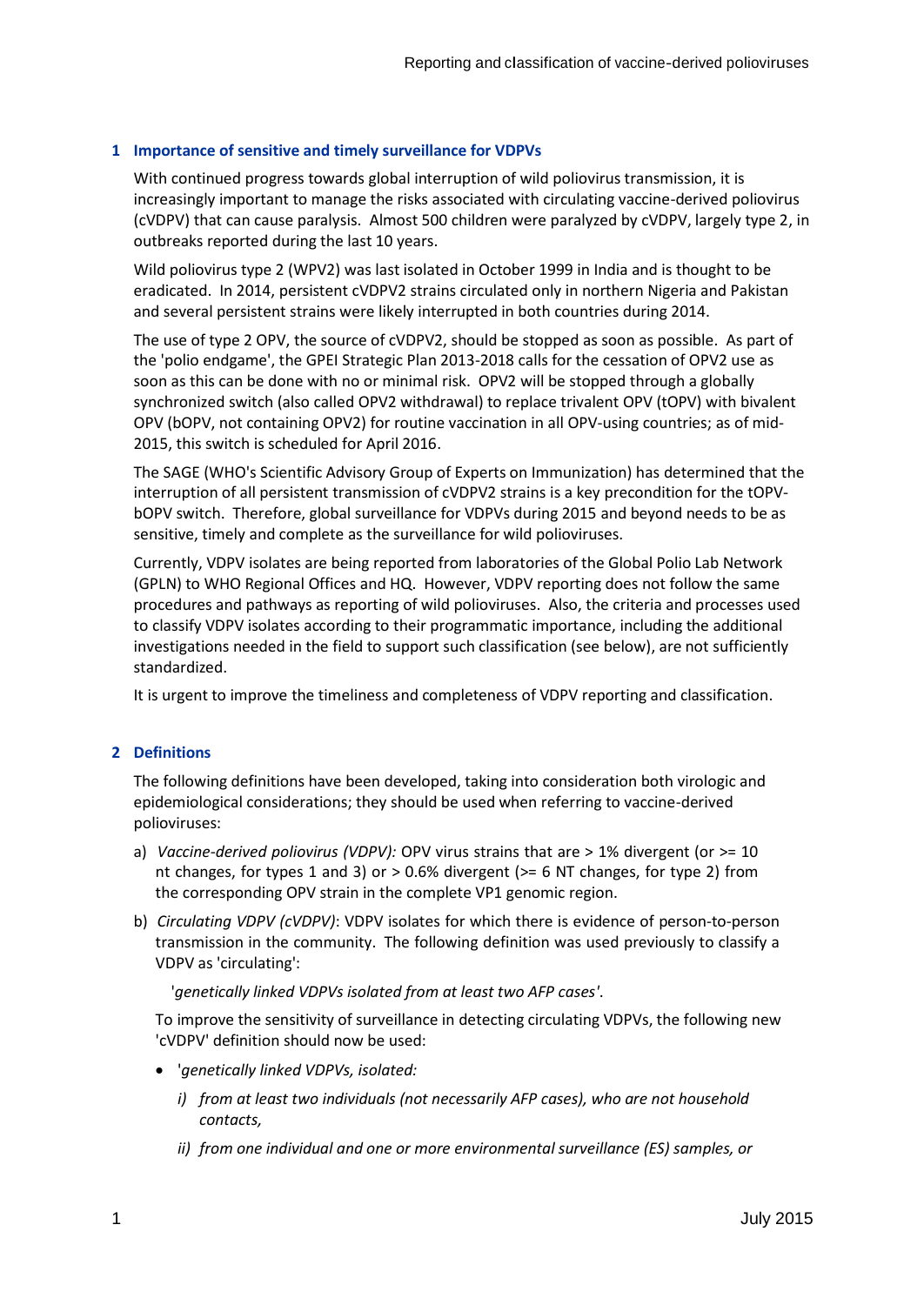- *iii) from two or more ES samples if they were collected at more than one distinct ES collection site (no overlapping of catchment areas), or from one site if collection was more than two months apart 1*
- *or*
- *a single VDPV isolate, with genetic features indicating prolonged circulation (i.e. a number of nucleotide changes suggesting > 1.5 yrs of independent circulation).*
- c) *Immune-deficiency associated VDPV (iVDPV)*: VDPVs isolated from persons with proven immunodeficiencies.
- d) *Ambiguous VDPV (aVDPV)*: a VDPV isolate from individuals with or without AFP and with no known immunodeficiency, or from environmental samples, without evidence for circulation.

A VDPV isolate should only be classified as 'ambiguous' if additional investigations have excluded that it is derived from an immunodeficient individual ('iVDPV') or that it is part of an ongoing chain of transmission, i.e. a 'circulating VDPV' ('cVDPV').

A VDPV classified as 'ambiguous' may need to be reclassified as 'c' or 'i', if there is subsequent evidence of circulation or of derivation from an immune-deficient individual.

#### **3 Virus isolation, VDPV detection and VDPV classification**

The Global Polio Laboratory Network (GPLN) uses standardized laboratory algorithms to screen poliovirus isolates obtained from any source (AFP cases, contacts of AFP cases, healthy individuals, environmental samples, or any other source, including routine enteroviral diagnosis or enterovirus surveillance) for possible VDPV status. All isolates that are non-vaccine-like or discordant in intratypic differentiation (ITD) tests are referred to a WHO-accredited polio sequencing laboratory for genetic sequencing. On average, only a small percentage (i.e. 5% or less) of PV isolates screened out as 'ITD-discordant' are confirmed as VDPV.

The only way to confirm VDPV status is through sequencing of the VP1 Region of the poliovirus genome. As soon as the final sequencing result is available, the sequencing laboratory determines whether the VDPV is genetically linked to other current or historical VDPVs found in the country or elsewhere, or is a newly emerged, not previously detected strain of VDPV. The sequencing lab shares this result with the laboratory that referred the isolate, with the respective country programme, and with the polio teams at the WHO Regional Office and at HQ.

New VDPV isolates need to be classified, without delay, as either 'circulating' (c) VDPV, 'immunedeficiency associated' (i) or 'ambiguous' (a) VDPV, based on all available laboratory and epidemiological data, in order to consider their programmatic importance (see Figure 1). The regional polio lab coordinator and the regional adviser for Polio, in consultation with the sequencing laboratory, the global polio lab coordinator, and designated experts from the WHO/HQ polio team, have the main responsibility for the timely final classification of the VDPV isolate.

It is important to note that, from mid-2015 onwards, any new VDPV isolate must prompt a rapid immunisation response, without waiting for final classification of the VDPV (see section 6, below). Classification remains urgent, however, because it may lead to the scope of the immunisation response being expanded.

 $^1$  Classification as 'cVDPV' for this scenario only after detailed joint review of complete epidemiological and virological evidence by regional and global polio lab coordinators and other GPLN experts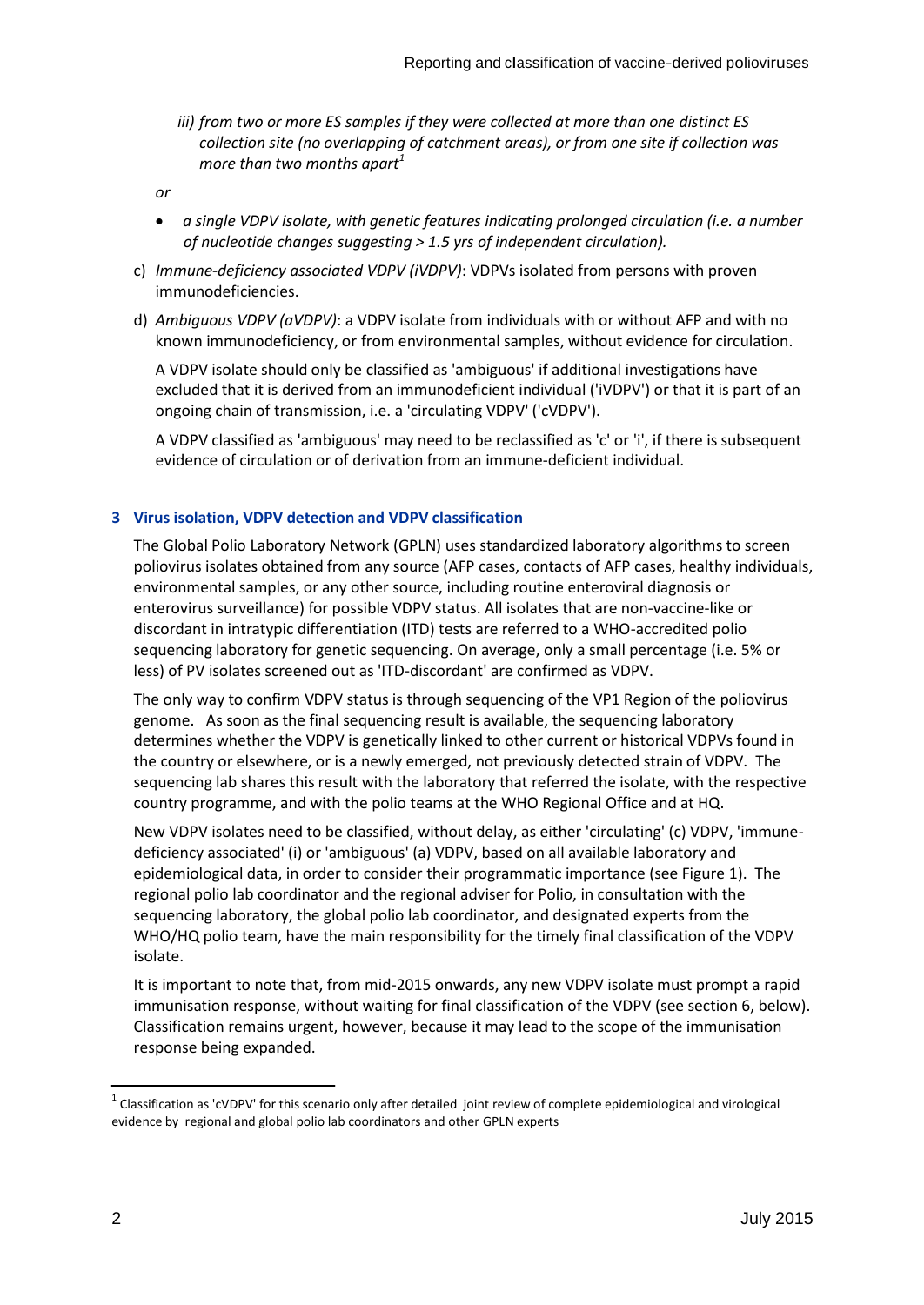The most urgent programmatic need for VDPV classification is to establish whether the new isolate belongs to a chain of circulating VDPVs. If the new isolate is genetically linked to one or more previously found isolates, classification as 'cVDPV' is straightforward.

Further investigations in the field are needed before a new VPDV isolate, for which no genetic linkage with currently circulating or historical VDPVs is found, can be classified. Only if 'c' and 'i' VDPV status cannot be confirmed following further more detailed epidemiological and case investigations (responsibility of regional and country polio teams), should the new isolate be classified as 'ambiguous' (aVDPV).

For all VDPVs, especially those without link to previously isolated strains, as well as for all cVDPVs reported from new areas of a country, the RO team, in close coordination with country teams and if needed with WHO/HQ, should rapidly plan and coordinate a series of additional epidemiological and case investigations in the field to facilitate final classification(see Figure 1).

#### **4 Routine weekly reporting of new VDPV isolates**

To improve global surveillance for VDPVs, *WHO Regional Office polio teams should submit to WHO HQ a weekly line listing of all vaccine-derived poliovirus isolates newly reported from GPLN sequencing labs.* A standardized format should be used for the weekly reports (see template, Figure 2).

This weekly reporting of VDPVs will be similar to the weekly reporting of wild poliovirus isolates, and should include all new VDPV isolates from the Region detected in GPLN laboratories, regardless of source (AFP cases, healthy contacts, environmental samples) or current classification status (see below). The HQ polio team will include detailed and timely VDPV data in reports and weekly updates provided to the GPEI and to the public.

#### **5 Main field activities following the report of a new VDPV**

Coordinated by the WHO Country Office team, and with guidance from WHO Regional and HQ level, the respective MoH/WHO polio country team should conduct the following key activities to facilitate final VDPV classification and response:

- a) Detailed epidemiological investigation in the area where the AFP case (or contact) resides, including
	- an active search for additional unreported cases and retrospective case search in local health facilities (review of patient registers) and to take measures to enhance AFP reporting
	- to conduct a community immunization coverage survey i.e. a house-to-house survey of at least 20 houses with a child under five years of age to determine polio immunization status of all children 6 weeks to < 5 yrs in the neighbourhood of the index case;
	- an assessment of administrative (reported) polio vaccination coverage for the district in recent years.
- b) Full clinical follow-up examination of the individual (AFP case and/or contact) from whom VDPV was isolated, to check for a possible immune deficiency. The investigation should include detailed medical and travel history and physical examination to search for evidence of repeated infections, hereditary conditions, or other signs of possible immunodeficiency (using the attached table with 'ten warning signs of primary immunodeficiency - Table 1). Blood should be drawn and sent to a lab for basic laboratory immune screening (i.e. quantification of immunoglobulins).
- c) Collection of one stool specimen from at least 5 immediate contacts of the VDPV-positive person (i.e. siblings, household contacts, playmates) as well as from at least 10 persons of the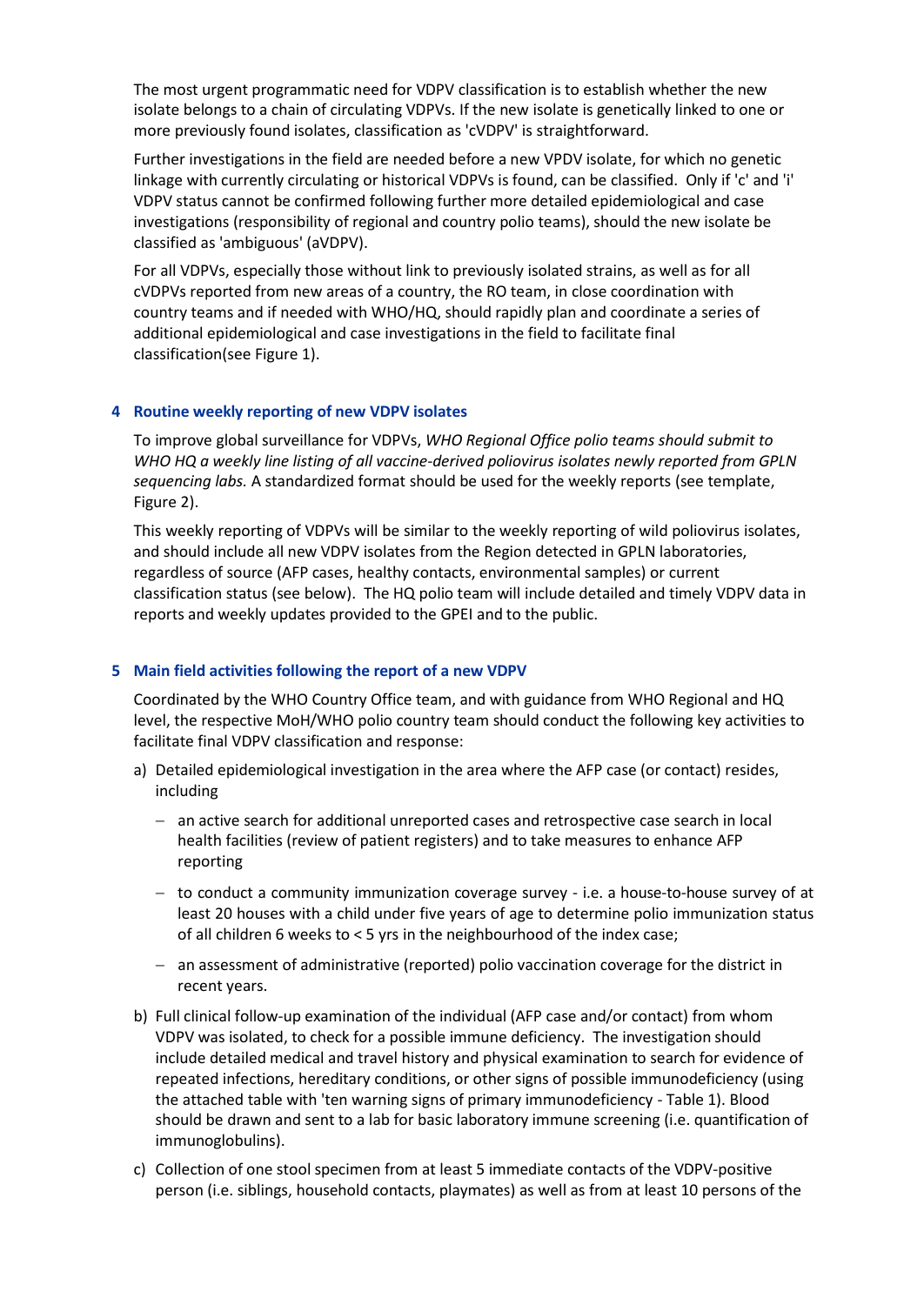same age group living in the community (i.e. in another part of the village or in a nearby village) of the VDPV-positive person. Under certain circumstances (i.e. if the quality of AFP surveillance in the area is low), and in consultation with WHO Regional Office and possibly HQ teams, a decision should be made whether to sample a larger number of community contacts, from a wider area.

- d) For any i-VDPV-positive person identified, the collection of a stool sample each month should be organized, until results have been negative for two successive months.
- e) Assess the value and opportunities within the wider area to introduce or enhance existing environmental surveillance by expanding the number of sampling sites and/or increasing sampling frequency.
- f) To help in planning response immunization to cVDPV or newly emerged aVDPV, the area at risk for VDPV transmission should be defined, based on results of community coverage survey as well as routine and SIA coverage results at district and sub-district level.

#### **6 Immunization response to VDPV2 during the period before withdrawal of type 2 OPV**

From mid-2015, rapid response mop-up immunization should be initiated within 14 days of diagnosis for every report of VDPV2, before and regardless of final classification. The size of target population and geographic scope should be determined based on risk of spread and estimated duration of circulation before detection. At least 3 tOPV rounds should be planned and conducted. The required response is described further in a separate WHO operational guidance note.

#### **Figure 1: Classification of and response to reported VDPV isolates**

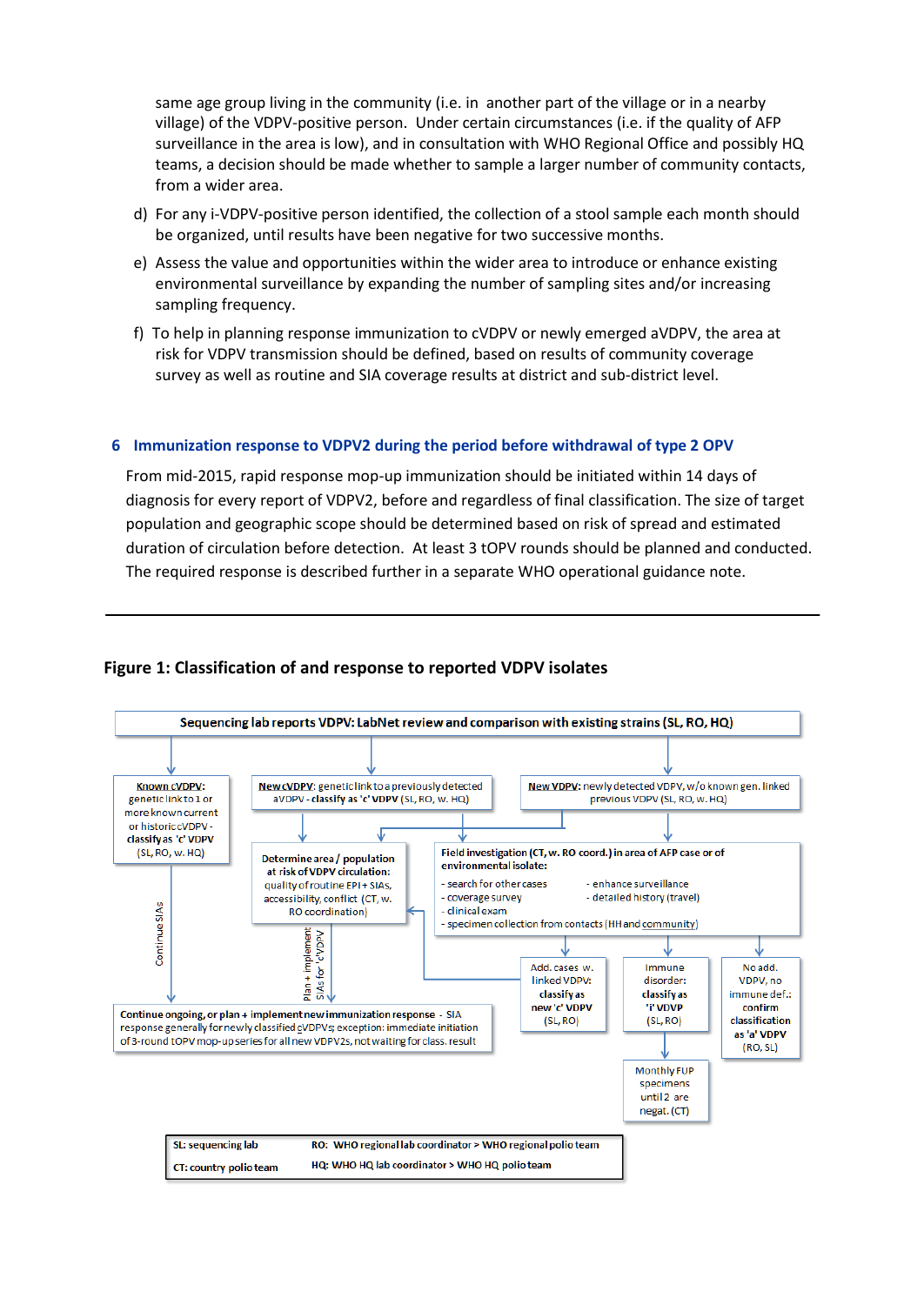## The '10 Warning Signs' of primary immunodeficiency

### Children up to age 18

- If a child has two or more of these signs, primary immunodeficiency becomes more likely as the underlying cause.

| 1  | Four or more new ear infections within 1 year           |
|----|---------------------------------------------------------|
| 2  | Two or more serious sinus infections within 1 year      |
| 3  | Two or more months on antibiotics with little effect    |
| 4  | Two or more pneumonias within 1 year                    |
| 5  | Failure of an infant to gain weight or grow normally    |
| 6  | Recurrent, deep skin or organ abscesses                 |
| 7  | Persistent thrush in mouth or fungal infection on skin  |
| 8  | Need for intravenous antibiotics to clear infections    |
| 9  | Two or more deep-seated infections including septicemia |
| 10 | A family history of Primary Immunodeficiency            |
|    |                                                         |

Table 1: The ten warning signs of primary immunodeficiency (Jeffrey Modell Foundation, 2014)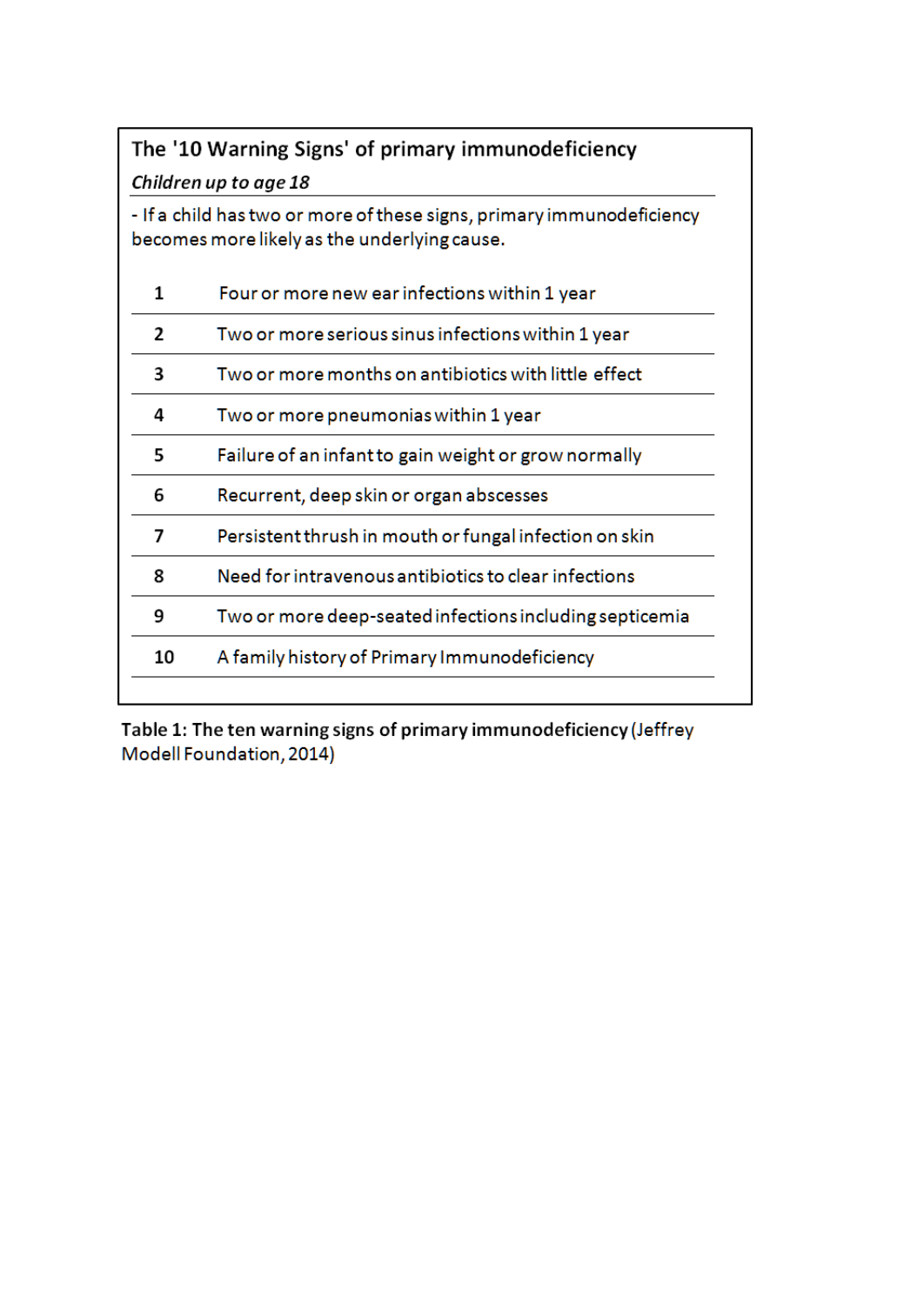|                                            | repared to<br>WHOTCO<br>DOMMANYCOO<br>š    |  |  |  |  |  |  |  |
|--------------------------------------------|--------------------------------------------|--|--|--|--|--|--|--|
|                                            | Comments                                   |  |  |  |  |  |  |  |
|                                            | <b>BYIDNo.</b> closed<br>match to children |  |  |  |  |  |  |  |
|                                            | Cluster or<br>Emergence<br>Group           |  |  |  |  |  |  |  |
|                                            | M<br>Homology<br>to Salah                  |  |  |  |  |  |  |  |
|                                            | ti<br>Vite<br>Sa                           |  |  |  |  |  |  |  |
|                                            | <b>See S</b>                               |  |  |  |  |  |  |  |
|                                            | j                                          |  |  |  |  |  |  |  |
|                                            |                                            |  |  |  |  |  |  |  |
|                                            |                                            |  |  |  |  |  |  |  |
|                                            |                                            |  |  |  |  |  |  |  |
|                                            |                                            |  |  |  |  |  |  |  |
|                                            |                                            |  |  |  |  |  |  |  |
|                                            | Patent Gander<br>Name                      |  |  |  |  |  |  |  |
|                                            |                                            |  |  |  |  |  |  |  |
|                                            | healthy, athen)<br>(AP, Central,<br>Source |  |  |  |  |  |  |  |
|                                            | SpedmanD                                   |  |  |  |  |  |  |  |
|                                            | <b>EPIDINA</b>                             |  |  |  |  |  |  |  |
| Proposed Reporting template for Human VDPV | Date of                                    |  |  |  |  |  |  |  |
|                                            | Ive 3.22062051<br>Region Country Province  |  |  |  |  |  |  |  |
|                                            |                                            |  |  |  |  |  |  |  |
|                                            |                                            |  |  |  |  |  |  |  |

|                                            |                    | Date Reported to<br>g                                                      |  |  |  |  |  |  |  |
|--------------------------------------------|--------------------|----------------------------------------------------------------------------|--|--|--|--|--|--|--|
|                                            |                    | Comments                                                                   |  |  |  |  |  |  |  |
|                                            |                    | ERD, No. of WEPY<br>closest match                                          |  |  |  |  |  |  |  |
|                                            |                    |                                                                            |  |  |  |  |  |  |  |
|                                            |                    | Schemalogy Guaterer<br>Salah Guatgaran<br>Guap<br>VDV Mudit tem Schemelogy |  |  |  |  |  |  |  |
|                                            |                    |                                                                            |  |  |  |  |  |  |  |
|                                            |                    |                                                                            |  |  |  |  |  |  |  |
|                                            |                    | Date vor type<br>othersal                                                  |  |  |  |  |  |  |  |
|                                            |                    |                                                                            |  |  |  |  |  |  |  |
|                                            |                    | Spectrum ID                                                                |  |  |  |  |  |  |  |
|                                            |                    | ERONG                                                                      |  |  |  |  |  |  |  |
|                                            |                    | ESSNe ID BS Collection Sherifarme                                          |  |  |  |  |  |  |  |
|                                            |                    |                                                                            |  |  |  |  |  |  |  |
| Progresed Regarding to mighte for ENV VDPV |                    | District                                                                   |  |  |  |  |  |  |  |
|                                            |                    |                                                                            |  |  |  |  |  |  |  |
|                                            |                    | Country Province                                                           |  |  |  |  |  |  |  |
|                                            | [we. 4, 2.07.2015] | <b>MEGROW</b>                                                              |  |  |  |  |  |  |  |

Figure 2: templates for the reporting of VDPVs from<br>humans and environmental samples